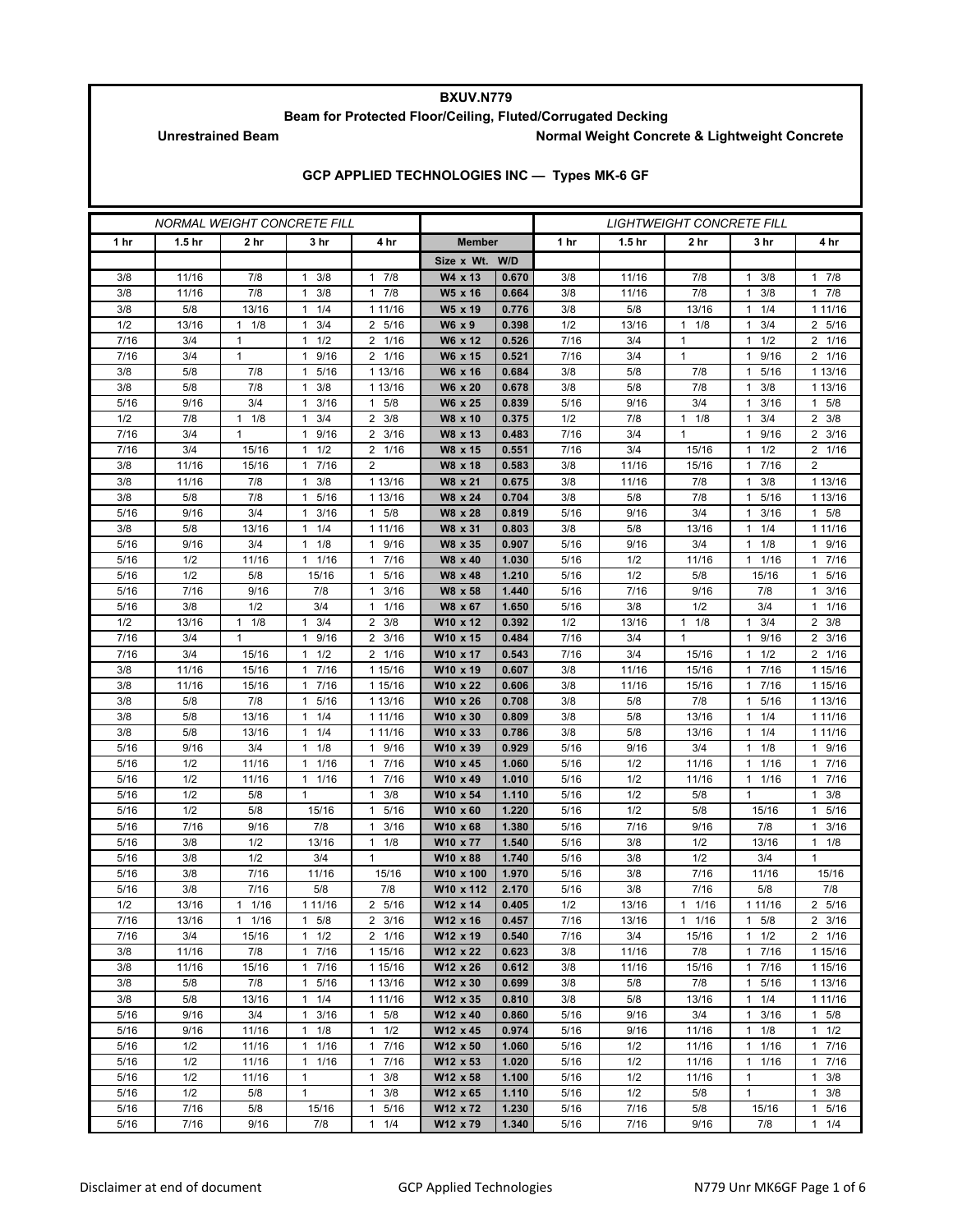| <b>NORMAL WEIGHT CONCRETE FILL</b> |                   |                     |                       |                                 | <b>LIGHTWEIGHT CONCRETE FILL</b> |                |              |                   |                     |                       |                  |
|------------------------------------|-------------------|---------------------|-----------------------|---------------------------------|----------------------------------|----------------|--------------|-------------------|---------------------|-----------------------|------------------|
| 1 <sub>hr</sub>                    | 1.5 <sub>hr</sub> | 2 hr                | 3 hr                  | 4 hr                            | <b>Member</b>                    |                | 1 hr         | 1.5 <sub>hr</sub> | 2 hr                | 3 hr                  | 4 hr             |
|                                    |                   |                     |                       |                                 | Size x Wt. W/D                   |                |              |                   |                     |                       |                  |
| 5/16                               | 7/16              | 9/16                | 7/8                   | 1/8<br>$\mathbf{1}$             | W12 x 87                         | 1.470          | 5/16         | 7/16              | 9/16                | 7/8                   | $1 \t1/8$        |
| 5/16                               | 3/8               | 1/2                 | 13/16                 | 1/16<br>$\mathbf{1}$            | W12 x 96                         | 1.610          | 5/16         | 3/8               | 1/2                 | 13/16                 | 11/16            |
| 5/16                               | 3/8               | 1/2                 | 3/4                   | $\mathbf{1}$                    | W12 x 106                        | 1.770          | 5/16         | 3/8               | 1/2                 | 3/4                   | $\mathbf{1}$     |
| 5/16                               | 3/8               | 7/16                | 11/16                 | 15/16                           | W12 x 120                        | 1.990          | 5/16         | 3/8               | 7/16                | 11/16                 | 15/16            |
| 5/16                               | 3/8               | 7/16                | 5/8                   | 7/8                             | W12 x 136                        | 2.230          | 5/16         | 3/8               | 7/16                | 5/8                   | 7/8              |
| 5/16                               | 3/8               | 3/8                 | 9/16                  | 13/16                           | W12 x 152                        | 2.450          | 5/16         | 3/8               | 3/8                 | 9/16                  | 13/16            |
| 5/16                               | 3/8               | 3/8                 | 9/16                  | 3/4                             | W12 x 170                        | 2.720          | 5/16         | 3/8               | 3/8                 | 9/16                  | 3/4              |
| 5/16                               | 3/8               | 3/8                 | 1/2                   | 11/16                           | W12 x 190                        | 3.000          | 5/16         | 3/8               | 3/8                 | 1/2                   | 11/16            |
| 5/16                               | 3/8               | 3/8                 | 7/16                  | 5/8                             | W12 x 210                        | 3.270          | 5/16         | 3/8               | 3/8                 | 7/16                  | 5/8              |
| 5/16                               | 3/8               | 3/8                 | 7/16                  | 9/16                            | W12 x 230                        | 3.550          | 5/16         | 3/8               | 3/8                 | 7/16                  | 9/16             |
| 5/16                               | 3/8               | 3/8                 | 7/16                  | 9/16                            | W12 x 252                        | 3.840          | 5/16         | 3/8               | 3/8                 | 7/16                  | 9/16             |
| 5/16                               | 3/8               | 3/8                 | 3/8                   | 1/2                             | W12 x 279                        | 4.190          | 5/16         | 3/8               | 3/8                 | 3/8                   | 1/2              |
| 5/16                               | 3/8               | 3/8                 | 3/8                   | 1/2                             | W12 x 305                        | 4.490          | 5/16         | 3/8               | 3/8                 | 3/8                   | 1/2              |
| 5/16<br>7/16                       | 3/8<br>3/4        | 3/8<br>$\mathbf{1}$ | 3/8<br>1/2<br>1       | 7/16<br>2 1/16                  | W12 x 336<br>W14 x 22            | 4.850<br>0.534 | 5/16<br>7/16 | 3/8<br>3/4        | 3/8<br>$\mathbf{1}$ | 3/8<br>1/2<br>1       | 7/16<br>2 1/16   |
| 3/8                                | 11/16             | 7/8                 | 3/8<br>1              | 1 15/16                         | W14 x 26                         | 0.628          | 3/8          | 11/16             | 7/8                 | 3/8<br>1              | 1 15/16          |
| 3/8                                | 11/16             | 7/8                 | 3/8<br>1              | 7/8<br>1                        | W14 x 30                         | 0.644          | 3/8          | 11/16             | 7/8                 | 3/8<br>1              | 17/8             |
| 3/8                                | 5/8               | 13/16               | 1 5/16                | 3/4<br>$\mathbf{1}$             | W14 x 34                         | 0.725          | 3/8          | 5/8               | 13/16               | 5/16<br>1             | $1 \t3/4$        |
| 3/8                                | 5/8               | 13/16               | $1 \t1/4$             | 1 1 1 / 1 6                     | W14 x 38                         | 0.809          | 3/8          | 5/8               | 13/16               | 1/4<br>1              | 1 11/16          |
| 5/16                               | 9/16              | 3/4                 | 3/16<br>1             | 5/8<br>$\mathbf{1}$             | W14 x 43                         | 0.874          | 5/16         | 9/16              | 3/4                 | 3/16<br>1             | 1 5/8            |
| 5/16                               | 9/16              | 11/16               | $1 \t1/8$             | 1/2<br>$\mathbf{1}$             | W14 x 48                         | 0.970          | 5/16         | 9/16              | 11/16               | 1/8<br>1              | $1 \t1/2$        |
| 5/16                               | 1/2               | 11/16               | 1 1/16                | 7/16<br>1                       | W14 x 53                         | 1.060          | 5/16         | 1/2               | 11/16               | 1 1/16                | 17/16            |
| 5/16                               | 1/2               | 11/16               | $\mathbf{1}$          | 3/8<br>$\mathbf{1}$             | W14 x 61                         | 1.100          | 5/16         | 1/2               | 11/16               | 1                     | 3/8<br>1         |
| 5/16                               | 1/2               | 5/8                 | 15/16                 | 5/16<br>1                       | W14 x 68                         | 1.220          | 5/16         | 1/2               | 5/8                 | 15/16                 | 1 5/16           |
| 5/16                               | 7/16              | 9/16                | 15/16                 | 1/4<br>1                        | W14 x 74                         | 1.320          | 5/16         | 7/16              | 9/16                | 15/16                 | $1 \t1/4$        |
| 5/16                               | 7/16              | 9/16                | 7/8                   | 1/8<br>1                        | W14 x 82                         | 1.450          | 5/16         | 7/16              | 9/16                | 7/8                   | $1 \t1/8$        |
| 5/16                               | 7/16              | 9/16                | 15/16                 | 1/4<br>$\mathbf{1}$             | W14 x 90                         | 1.310          | 5/16         | 7/16              | 9/16                | 15/16                 | $1 \t1/4$        |
| 5/16                               | 7/16              | 9/16                | 7/8                   | 3/16<br>$\mathbf{1}$            | W14 x 99                         | 1.430          | 5/16         | 7/16              | 9/16                | 7/8                   | $1 \t3/16$       |
| 5/16                               | 3/8               | 1/2                 | 13/16                 | 1/8<br>$\mathbf{1}$             | W14 x 109                        | 1.570          | 5/16         | 3/8               | 1/2                 | 13/16                 | $1 \t1/8$        |
| 5/16                               | 3/8               | 1/2                 | 3/4                   | $\mathbf{1}$                    | W14 x 120                        | 1.710          | 5/16         | 3/8               | 1/2                 | 3/4                   | $\mathbf{1}$     |
| 5/16                               | 3/8               | 7/16                | 11/16                 | 15/16                           | W14 x 132                        | 1.890          | 5/16         | 3/8               | 7/16                | 11/16                 | 15/16            |
| 5/16                               | 3/8               | 7/16                | 11/16                 | 15/16                           | W14 x 145                        | 1.990          | 5/16         | 3/8               | 7/16                | 11/16                 | 15/16            |
| 5/16                               | 3/8               | 7/16                | 5/8                   | 7/8                             | W14 x 159                        | 2.160          | 5/16         | 3/8               | 7/16                | 5/8                   | 7/8              |
| 5/16                               | 3/8               | 3/8                 | 5/8                   | 13/16                           | W14 x 176                        | 2.380          | 5/16         | 3/8               | 3/8                 | 5/8                   | 13/16            |
| 5/16                               | 3/8               | 3/8                 | 9/16                  | 3/4                             | W14 x 193                        | 2.600          | 5/16         | 3/8               | 3/8                 | 9/16                  | 3/4              |
| 5/16<br>5/16                       | 3/8<br>3/8        | 3/8<br>3/8          | 1/2<br>1/2            | 11/16<br>11/16                  | W14 x 211<br>W14 x 233           | 2.810<br>3.080 | 5/16<br>5/16 | 3/8<br>3/8        | 3/8<br>3/8          | 1/2<br>1/2            | 11/16<br>11/16   |
| 5/16                               | 3/8               | 3/8                 | 7/16                  | 5/8                             | W14 x 257                        | 3.360          | 5/16         | 3/8               | 3/8                 | 7/16                  | 5/8              |
| 5/16                               | 3/8               | 3/8                 | 7/16                  | 9/16                            | W14 x 283                        | 3.660          | 5/16         | 3/8               | 3/8                 | 7/16                  | 9/16             |
| 5/16                               | 3/8               | 3/8                 | 3/8                   | 9/16                            | W14 x 311                        | 3.980          | 5/16         | 3/8               | 3/8                 | 3/8                   | 9/16             |
| 5/16                               | 3/8               | 3/8                 | 3/8                   | 1/2                             | W14 x 342                        | 4.320          | 5/16         | 3/8               | 3/8                 | 3/8                   | 1/2              |
| 5/16                               | 3/8               | 3/8                 | 3/8                   | 1/2                             | W14 x 370                        | 4.630          | 5/16         | 3/8               | 3/8                 | 3/8                   | 1/2              |
| 5/16                               | 3/8               | 3/8                 | 3/8                   | 7/16                            | W14 x 398                        | 4.930          | 5/16         | 3/8               | 3/8                 | 3/8                   | 7/16             |
| 5/16                               | 3/8               | 3/8                 | 3/8                   | 7/16                            | W14 x 426                        | 5.210          | 5/16         | 3/8               | 3/8                 | 3/8                   | 7/16             |
| 5/16                               | 3/8               | 3/8                 | 3/8                   | 7/16                            | W14 x 455                        | 5.530          | 5/16         | 3/8               | 3/8                 | 3/8                   | 7/16             |
| 5/16                               | 3/8               | 3/8                 | 3/8                   | 3/8                             | W14 x 500                        | 5.950          | 5/16         | 3/8               | 3/8                 | 3/8                   | 3/8              |
| 5/16                               | 3/8               | 3/8                 | 3/8                   | 3/8                             | W14 x 550                        | 6.430          | 5/16         | 3/8               | 3/8                 | 3/8                   | 3/8              |
| 5/16                               | 3/8               | 3/8                 | 3/8                   | 3/8                             | W14 x 605                        | 6.960          | 5/16         | 3/8               | 3/8                 | 3/8                   | 3/8              |
| 5/16                               | 3/8               | 3/8                 | 3/8                   | 3/8                             | W14 x 665                        | 7.490          | 5/16         | 3/8               | 3/8                 | 3/8                   | 3/8              |
| 5/16                               | 3/8               | 3/8                 | 3/8                   | 3/8                             | W14 x 730                        | 8.080          | 5/16         | 3/8               | 3/8                 | 3/8                   | 3/8              |
| 7/16                               | 3/4               | 15/16               | 1/2<br>1              | $\overline{2}$                  | W16 x 26                         | 0.558          | 7/16         | 3/4               | 15/16               | 1/2<br>1              | $\overline{2}$   |
| 3/8                                | 11/16             | 7/8                 | $\mathbf{1}$<br>3/8   | $\mathbf{1}$<br>7/8             | W16 x 31                         | 0.661          | 3/8          | 11/16             | 7/8                 | 3/8<br>$\mathbf{1}$   | 17/8             |
| 3/8                                | 5/8               | 7/8                 | 1 5/16                | 1 13/16                         | W16 x 36                         | 0.702          | 3/8          | 5/8               | 7/8                 | 5/16<br>$\mathbf{1}$  | 1 13/16          |
| 3/8<br>5/16                        | 5/8<br>9/16       | 13/16<br>3/4        | 1/4<br>1<br>3/16<br>1 | 1 1 1/16<br>5/8<br>$\mathbf{1}$ | W16 x 40<br>W16 x 45             | 0.780<br>0.870 | 3/8          | 5/8<br>9/16       | 13/16<br>3/4        | 1/4<br>1<br>3/16<br>1 | 1 11/16<br>1 5/8 |
| 5/16                               | 9/16              | 11/16               | $1 \t1/8$             | $\mathbf{1}$<br>1/2             | W16 x 50                         | 0.962          | 5/16<br>5/16 | 9/16              | 11/16               | $1 \t1/8$             | $1 \t1/2$        |
| 5/16                               | 1/2               | 11/16               | $\mathbf{1}$          | 3/8<br>1                        | W16 x 57                         | 1.090          | 5/16         | 1/2               | 11/16               | $\mathbf{1}$          | $1 \t3/8$        |
| 5/16                               | 1/2               | 11/16               | $\mathbf{1}$          | $\mathbf{1}$<br>3/8             | W16 x 67                         | 1.090          | 5/16         | 1/2               | 11/16               | $\mathbf{1}$          | $1 \t3/8$        |
| 5/16                               | 7/16              | 5/8                 | 15/16                 | 1/4<br>$\mathbf{1}$             | W16 x 77                         | 1.250          | 5/16         | 7/16              | 5/8                 | 15/16                 | 11/4             |
| 5/16                               | 7/16              | 9/16                | 7/8                   | 3/16<br>$\mathbf{1}$            | W16 x 89                         | 1.430          | 5/16         | 7/16              | 9/16                | 7/8                   | $1 \t3/16$       |
| 5/16                               | 3/8               | 1/2                 | 13/16                 | 1/16<br>$\mathbf{1}$            | W16 x 100                        | 1.590          | 5/16         | 3/8               | 1/2                 | 13/16                 | 11/16            |
| 3/8                                | 11/16             | 7/8                 | 3/8<br>1              | $\mathbf{1}$<br>7/8             | W18 x 35                         | 0.672          | 3/8          | 11/16             | 7/8                 | 3/8<br>$\mathbf{1}$   | 17/8             |
| 3/8                                | 5/8               | 13/16               | 1/4<br>$\mathbf{1}$   | 1 1 1/16                        | W18 x 40                         | 0.768          | 3/8          | 5/8               | 13/16               | 1/4<br>1              | 1 11/16          |
| $5/16$                             | 9/16              | 3/4                 | 3/16<br>$\mathbf{1}$  | 9/16<br>$\mathbf{1}$            | W18 x 46                         | 0.876          | 5/16         | 9/16              | 3/4                 | $\mathbf{1}$<br>3/16  | 1 9/16           |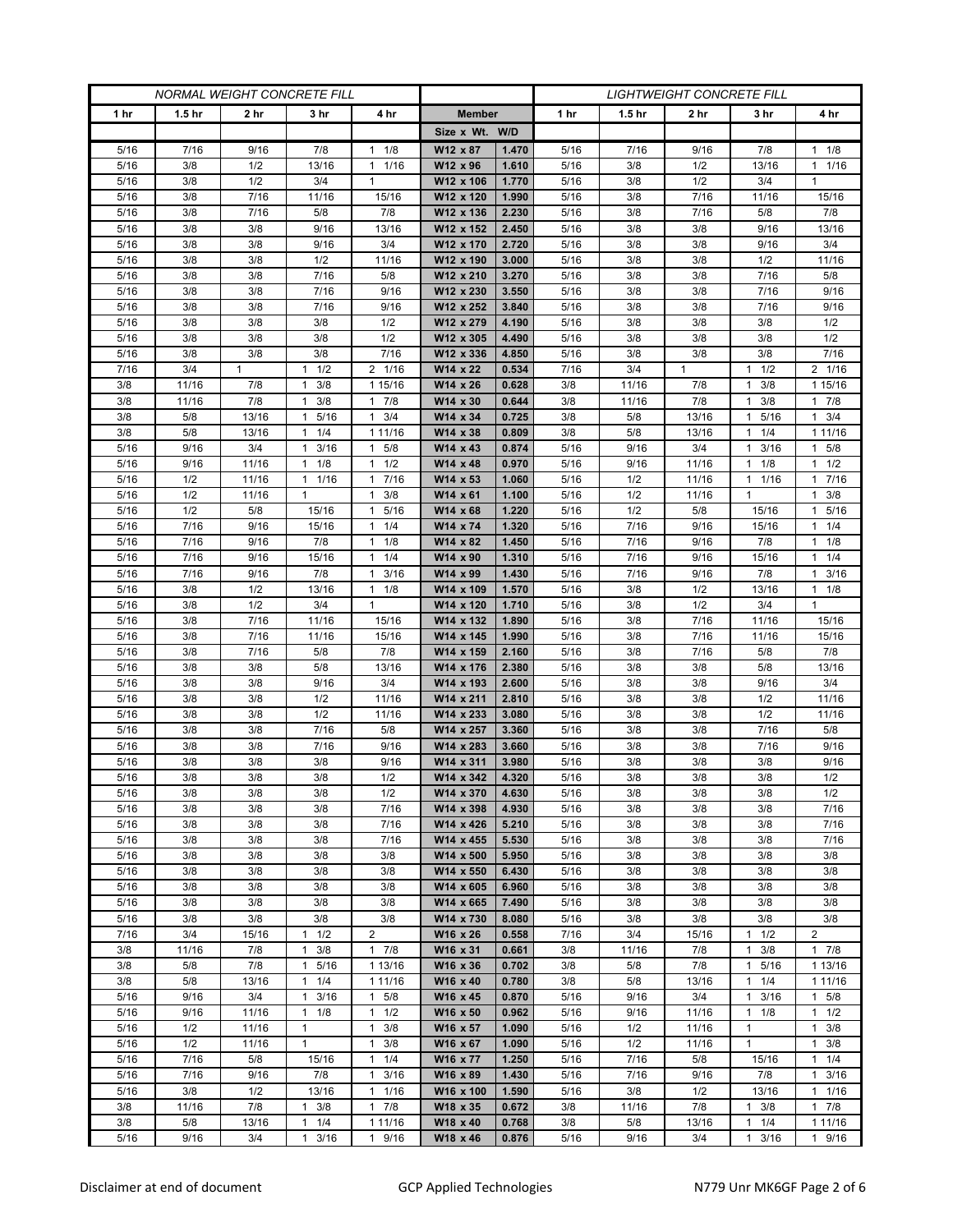| <b>NORMAL WEIGHT CONCRETE FILL</b> |                   |              |                      |                                             |                        | <b>LIGHTWEIGHT CONCRETE FILL</b> |              |                   |              |                      |                           |
|------------------------------------|-------------------|--------------|----------------------|---------------------------------------------|------------------------|----------------------------------|--------------|-------------------|--------------|----------------------|---------------------------|
| 1 <sub>hr</sub>                    | 1.5 <sub>hr</sub> | 2 hr         | 3 hr                 | 4 hr                                        | <b>Member</b>          |                                  | 1 hr         | 1.5 <sub>hr</sub> | 2 hr         | 3 hr                 | 4 hr                      |
|                                    |                   |              |                      |                                             | Size x Wt. W/D         |                                  |              |                   |              |                      |                           |
| 5/16                               | 9/16              | 3/4          | 3/16<br>1            | 9/16<br>1                                   | W18 x 50               | 0.880                            | 5/16         | 9/16              | 3/4          | 3/16<br>1            | 1 9/16                    |
| 5/16                               | 9/16              | 11/16        | $1 \t1/8$            | 1/2<br>$\mathbf{1}$                         | W18 x 55               | 0.963                            | 5/16         | 9/16              | 11/16        | 1/8<br>1             | $1 \t1/2$                 |
| 5/16                               | 1/2               | 11/16        | 11/16                | 7/16<br>1                                   | W18 x 60               | 1.040                            | 5/16         | 1/2               | 11/16        | 1 1/16               | 17/16                     |
| 5/16                               | 1/2               | 5/8          | $\mathbf{1}$         | 3/8<br>$\mathbf{1}$                         | W18 x 65               | 1.130                            | 5/16         | 1/2               | 5/8          | 1                    | $1 \t3/8$                 |
| 5/16                               | 1/2               | 5/8          | 15/16                | $\mathbf{1}$<br>5/16                        | W18 x 71               | 1.220                            | 5/16         | 1/2               | 5/8          | 15/16                | 5/16<br>$\mathbf{1}$      |
| 5/16                               | 1/2               | 5/8          | 1                    | $\mathbf{1}$<br>3/8                         | W18 x 76               | 1.130                            | 5/16         | 1/2               | 5/8          | $\mathbf{1}$         | $\mathbf{1}$<br>3/8       |
| 5/16                               | 7/16              | 5/8          | 15/16                | 1/4<br>$\mathbf{1}$                         | W18 x 86               | 1.270                            | 5/16         | 7/16              | 5/8          | 15/16                | $1 \t1/4$                 |
| 5/16                               | 7/16<br>3/8       | 9/16<br>1/2  | 7/8                  | 3/16<br>1<br>1/8<br>$\mathbf{1}$            | W18 x 97<br>W18 x 106  | 1.420                            | 5/16         | 7/16              | 9/16<br>1/2  | 7/8                  | 3/16<br>1                 |
| 5/16<br>5/16                       | 3/8               | 1/2          | 13/16<br>3/4         | $\mathbf{1}$                                | W18 x 119              | 1.550<br>1.720                   | 5/16<br>5/16 | 3/8<br>3/8        | 1/2          | 13/16<br>3/4         | $1 \t1/8$<br>$\mathbf{1}$ |
| 3/8                                | 5/8               | 13/16        | 5/16<br>-1           | 3/4<br>1                                    | W21 x 44               | 0.746                            | 3/8          | 5/8               | 13/16        | 5/16<br>$\mathbf{1}$ | $1 \t3/4$                 |
| 5/16                               | 9/16              | 3/4          | 3/16<br>1            | 5/8<br>1                                    | W21 x 50               | 0.838                            | 5/16         | 9/16              | 3/4          | 3/16                 | $1 \t5/8$                 |
| 5/16                               | 9/16              | 11/16        | 1/8<br>1             | 1/2<br>$\mathbf{1}$                         | W21 x 57               | 0.952                            | 5/16         | 9/16              | 11/16        | 1/8<br>1             | $1 \t1/2$                 |
| 5/16                               | 9/16              | 11/16        | $1 \t1/8$            | 1/2<br>1                                    | W21 x 62               | 0.952                            | 5/16         | 9/16              | 11/16        | 1/8<br>1             | $1 \t1/2$                 |
| 5/16                               | 1/2               | 11/16        | 11/16                | 7/16<br>$\mathbf{1}$                        | W21 x 68               | 1.040                            | 5/16         | 1/2               | 11/16        | 1/16<br>1            | 17/16                     |
| 5/16                               | 1/2               | 5/8          | $\mathbf{1}$         | 3/8<br>$\mathbf{1}$                         | W21 x 73               | 1.110                            | 5/16         | 1/2               | 5/8          | 1                    | $1 \t3/8$                 |
| 5/16                               | 7/16              | 5/8          | 15/16                | 1/4<br>$\mathbf{1}$                         | W21 x 83               | 1.260                            | 5/16         | 7/16              | 5/8          | 15/16                | 11/4                      |
| 5/16                               | 7/16              | 9/16         | 7/8                  | 3/16<br>$\mathbf{1}$                        | W21 x 93               | 1.400                            | 5/16         | 7/16              | 9/16         | 7/8                  | $1 \t3/16$                |
| 5/16                               | 7/16              | 9/16         | 15/16                | 1/4<br>1                                    | W21 x 101              | 1.300                            | 5/16         | 7/16              | 9/16         | 15/16                | $1 \t1/4$                 |
| 5/16                               | 7/16              | 9/16         | 7/8                  | 3/16<br>$\mathbf{1}$                        | W21 x 111              | 1.430                            | 5/16         | 7/16              | 9/16         | 7/8                  | 3/16<br>$\mathbf{1}$      |
| 5/16                               | 3/8               | 1/2          | 13/16                | 1/8<br>$\mathbf{1}$                         | W21 x 122              | 1.570                            | 5/16         | 3/8               | 1/2          | 13/16                | $1 \t1/8$                 |
| 5/16                               | 3/8               | 1/2          | 3/4                  | 1/16<br>$\mathbf{1}$                        | W21 x 132              | 1.680                            | 5/16         | 3/8               | 1/2          | 3/4                  | $1 \t1/16$                |
| 5/16                               | 3/8               | 7/16         | 11/16                | 15/16                                       | W21 x 147              | 1.870                            | 5/16         | 3/8               | 7/16         | 11/16                | 15/16                     |
| 5/16                               | 9/16              | 3/4          | 3/16<br>$\mathbf{1}$ | 5/8<br>$\mathbf{1}$                         | W24 x 55               | 0.828                            | 5/16         | 9/16              | 3/4          | 3/16<br>$\mathbf{1}$ | 1 5/8                     |
| 5/16                               | 9/16              | 3/4          | $1 \t1/8$            | 9/16<br>1                                   | W24 x 62               | 0.934                            | 5/16         | 9/16              | 3/4          | $1 \t1/8$            | 1 9/16                    |
| 5/16                               | 9/16              | 3/4          | 1/8<br>1             | 1/2<br>$\mathbf{1}$                         | W24 x 68               | 0.942                            | 5/16         | 9/16              | 3/4          | 1/8<br>1             | $1 \t1/2$                 |
| 5/16                               | 1/2               | 11/16        | 11/16                | 7/16<br>$\mathbf{1}$                        | W24 x 76               | 1.050                            | 5/16         | 1/2               | 11/16        | 1/16<br>$\mathbf{1}$ | 17/16                     |
| 5/16                               | 1/2               | 5/8          | $\mathbf{1}$         | 3/8<br>$\mathbf{1}$                         | W24 x 84               | 1.150                            | 5/16         | 1/2               | 5/8          | $\mathbf{1}$         | $1 \t3/8$                 |
| 5/16<br>5/16                       | 7/16<br>7/16      | 5/8<br>5/8   | 15/16<br>15/16       | 1/4<br>$\mathbf{1}$<br>$\mathbf{1}$<br>5/16 | W24 x 94<br>W24 x 104  | 1.280<br>1.240                   | 5/16<br>5/16 | 7/16<br>7/16      | 5/8<br>5/8   | 15/16<br>15/16       | $1 \t1/4$<br>1 5/16       |
| 5/16                               | 7/16              | 9/16         | 7/8                  | 3/16<br>$\mathbf{1}$                        | W24 x 117              | 1.380                            | 5/16         | 7/16              | 9/16         | 7/8                  | $1 \t3/16$                |
| 5/16                               | 3/8               | 1/2          | 13/16                | 1/8<br>$\mathbf{1}$                         | W24 x 131              | 1.540                            | 5/16         | 3/8               | 1/2          | 13/16                | $1 \t1/8$                 |
| 5/16                               | 3/8               | 1/2          | 3/4                  | 1/16<br>1                                   | W24 x 146              | 1.700                            | 5/16         | 3/8               | 1/2          | 3/4                  | 11/16                     |
| 5/16                               | 3/8               | 7/16         | 11/16                | 15/16                                       | W24 x 162              | 1.880                            | 5/16         | 3/8               | 7/16         | 11/16                | 15/16                     |
| 5/16                               | 1/2               | 11/16        | $\mathbf{1}$<br>1/16 | 7/16<br>1                                   | W27 x 84               | 1.030                            | 5/16         | 1/2               | 11/16        | 1/16<br>$\mathbf{1}$ | $1 \t 7/16$               |
| 5/16                               | 1/2               | 5/8          | $\mathbf{1}$         | 3/8<br>1                                    | W27 x 94               | 1.150                            | 5/16         | 1/2               | 5/8          | $\mathbf{1}$         | $1 \t3/8$                 |
| 5/16                               | 7/16              | 5/8          | 15/16                | $\mathbf{1}$<br>5/16                        | W27 x 102              | 1.240                            | 5/16         | 7/16              | 5/8          | 15/16                | 5/16<br>$\mathbf{1}$      |
| 5/16                               | 7/16              | 9/16         | 7/8                  | 3/16<br>$\mathbf{1}$                        | W27 x 114              | 1.390                            | 5/16         | 7/16              | 9/16         | 7/8                  | 3/16<br>1                 |
| 5/16                               | 3/8               | 1/2          | 13/16                | 1/8<br>$\mathbf{1}$                         | W27 x 129              | 1.560                            | 5/16         | 3/8               | 1/2          | 13/16                | $1 \t1/8$                 |
| 5/16                               | 3/8               | 1/2          | 13/16                | 1/8<br>1                                    | W27 x 146              | 1.550                            | 5/16         | 3/8               | 1/2          | 13/16                | $1 \t1/8$                 |
| 5/16                               | 3/8               | 1/2          | 3/4                  | 1/16<br>$\mathbf{1}$                        | W27 x 161              | 1.700                            | 5/16         | 3/8               | 1/2          | 3/4                  | 11/16                     |
| 5/16                               | 3/8               | 7/16         | 11/16                | 15/16                                       | W27 x 178              | 1.870                            | 5/16         | 3/8               | 7/16         | 11/16                | 15/16                     |
| 5/16                               | 1/2               | 11/16        | $1 \t1/16$           | 17/16                                       | W30 x 90               | 1.020                            | 5/16         | 1/2               | 11/16        | $1 \t1/16$           | 17/16                     |
| 5/16                               | 1/2               | 5/8          | 1                    | 3/8<br>$\mathbf{1}$                         | W30 x 99               | 1.120                            | 5/16         | 1/2               | 5/8          | 1                    | $1 \t3/8$                 |
| 5/16                               | 1/2               | 5/8          | 15/16                | 5/16<br>$\mathbf{1}$                        | W30 x 108              | 1.210                            | 5/16         | 1/2               | 5/8          | 15/16                | 1 5/16                    |
| 5/16<br>5/16                       | 7/16<br>7/16      | 9/16<br>9/16 | 15/16<br>7/8         | 1/4<br>$\mathbf{1}$<br>3/16<br>$\mathbf{1}$ | W30 x 116<br>W30 x 124 | 1.300<br>1.390                   | 5/16<br>5/16 | 7/16<br>7/16      | 9/16<br>9/16 | 15/16<br>7/8         | $1 \t1/4$<br>$1 \t3/16$   |
| 5/16                               | 7/16              | 9/16         | 7/8                  | 1/8<br>$\mathbf{1}$                         | W30 x 132              | 1.470                            | 5/16         | 7/16              | 9/16         | 7/8                  | $1 \t1/8$                 |
| 5/16                               | 3/8               | 1/2          | 3/4                  | 1/16<br>$\mathbf{1}$                        | W30 x 173              | 1.660                            | 5/16         | 3/8               | 1/2          | 3/4                  | 11/16                     |
| 5/16                               | 3/8               | 7/16         | 3/4                  | $\mathbf{1}$                                | W30 x 191              | 1.850                            | 5/16         | 3/8               | 7/16         | 3/4                  | $\mathbf{1}$              |
| 5/16                               | 3/8               | 7/16         | 11/16                | 15/16                                       | W30 x 211              | 2.010                            | 5/16         | 3/8               | 7/16         | 11/16                | 15/16                     |
| 5/16                               | 1/2               | 5/8          | 15/16                | 1 5/16                                      | W33 x 118              | 1.210                            | $5/16$       | 1/2               | 5/8          | 15/16                | 1 5/16                    |
| 5/16                               | 7/16              | 9/16         | 15/16                | 1/4<br>$\mathbf{1}$                         | W33 x 130              | 1.320                            | 5/16         | 7/16              | 9/16         | 15/16                | $1 \t1/4$                 |
| 5/16                               | 7/16              | 9/16         | 7/8                  | 3/16<br>$\mathbf{1}$                        | W33 x 141              | 1.430                            | 5/16         | 7/16              | 9/16         | 7/8                  | $1 \t3/16$                |
| 5/16                               | 3/8               | 1/2          | 13/16                | 1/8<br>$\mathbf{1}$                         | W33 x 152              | 1.530                            | 5/16         | 3/8               | 1/2          | 13/16                | $1 \t1/8$                 |
| 5/16                               | 3/8               | 1/2          | 3/4                  | 1/16<br>$\mathbf{1}$                        | W33 x 169              | 1.700                            | 5/16         | 3/8               | 1/2          | 3/4                  | 11/16                     |
| 5/16                               | 3/8               | 1/2          | 3/4                  | $\mathbf{1}$                                | W33 x 201              | 1.790                            | 5/16         | 3/8               | 1/2          | 3/4                  | $\mathbf{1}$              |
| 5/16                               | 3/8               | 7/16         | 11/16                | 15/16                                       | W33 x 221              | 1.970                            | 5/16         | 3/8               | 7/16         | 11/16                | 15/16                     |
| 5/16                               | 3/8               | 7/16         | 5/8                  | 7/8                                         | W33 x 241              | 2.130                            | 5/16         | 3/8               | 7/16         | 5/8                  | 7/8                       |
| 5/16                               | 7/16              | 5/8          | 15/16                | $1 \t1/4$                                   | W36 x 135              | 1.290                            | 5/16         | 7/16              | 5/8          | 15/16                | $1 \t1/4$                 |
| 5/16                               | 7/16              | 9/16         | 7/8                  | 3/16<br>$\mathbf{1}$                        | W36 x 150              | 1.430                            | 5/16         | 7/16              | 9/16         | 7/8                  | $1 \t3/16$                |
| 5/16                               | 7/16              | 9/16         | 13/16                | $\mathbf{1}$<br>1/8                         | W36 x 160              | 1.510                            | 5/16         | 7/16              | 9/16         | 13/16                | $1 \t1/8$                 |
| 5/16                               | 3/8               | 1/2          | 13/16                | 1/16<br>$\mathbf{1}$<br>$\mathbf{1}$        | W36 x 170              | 1.600                            | 5/16         | 3/8               | 1/2          | 13/16                | $1 \t1/16$<br>1           |
| $5/16$                             | 3/8               | 1/2          | 3/4                  |                                             | W36 x 182              | 1.720                            | 5/16         | 3/8               | 1/2          | 3/4                  |                           |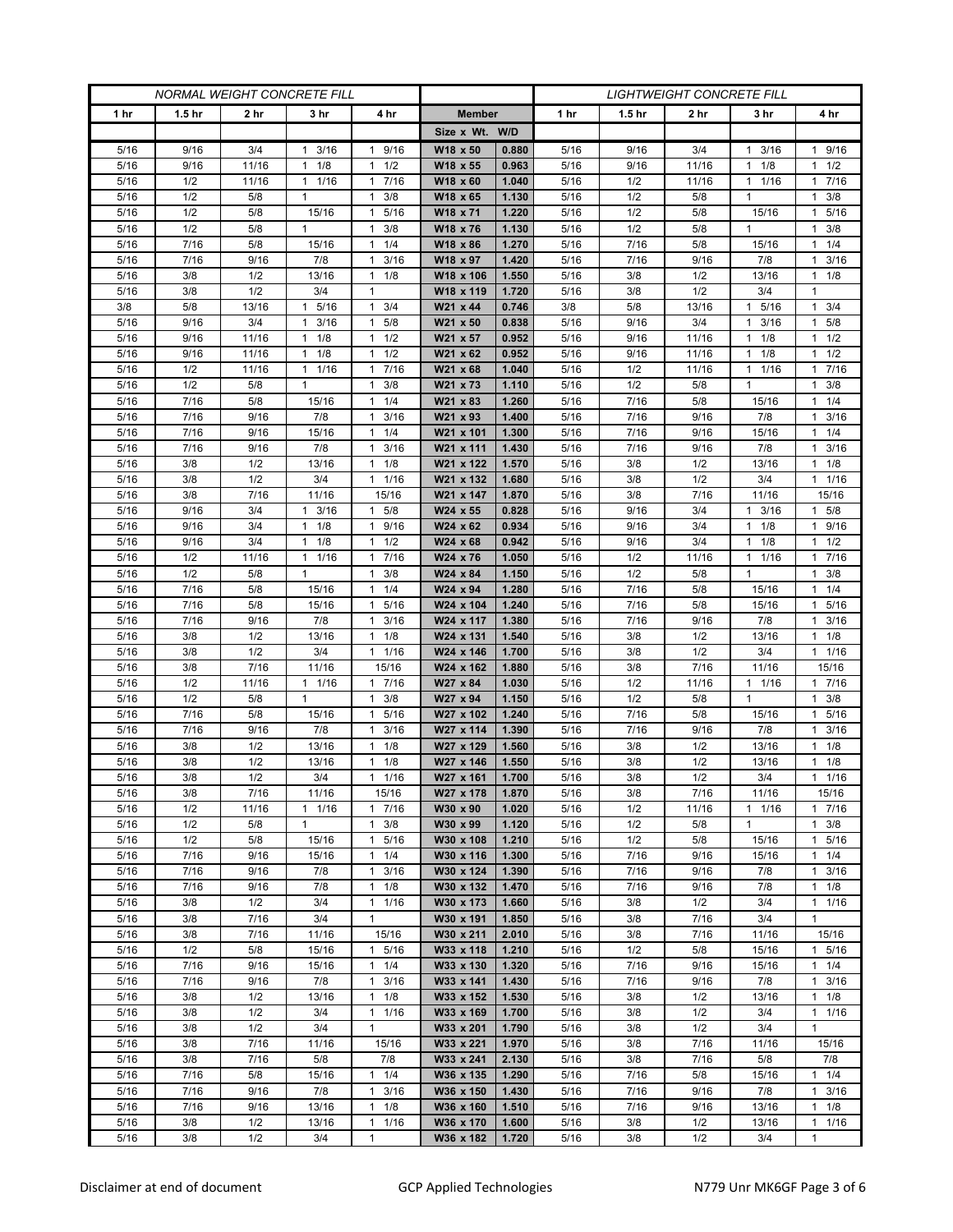| <b>NORMAL WEIGHT CONCRETE FILL</b> |                   |                              |                                 |                                              | <b>LIGHTWEIGHT CONCRETE FILL</b> |                |              |                   |                      |                                   |                               |
|------------------------------------|-------------------|------------------------------|---------------------------------|----------------------------------------------|----------------------------------|----------------|--------------|-------------------|----------------------|-----------------------------------|-------------------------------|
| 1 <sub>hr</sub>                    | 1.5 <sub>hr</sub> | 2 hr                         | 3 hr                            | 4 hr                                         | <b>Member</b>                    |                | 1 hr         | 1.5 <sub>hr</sub> | 2 hr                 | 3 hr                              | 4 hr                          |
|                                    |                   |                              |                                 |                                              | Size x Wt. W/D                   |                |              |                   |                      |                                   |                               |
| 5/16                               | 3/8               | 1/2                          | 3/4                             | $\mathbf{1}$                                 | W36 x 194                        | 1.810          | 5/16         | 3/8               | 1/2                  | 3/4                               | 1                             |
| 5/16                               | 3/8               | 7/16                         | 11/16                           | 15/16                                        | W36 x 210                        | 1.960          | 5/16         | 3/8               | 7/16                 | 11/16                             | 15/16                         |
| 5/16                               | 3/8               | 7/16                         | 11/16                           | 15/16                                        | W36 x 230                        | 1.950          | 5/16         | 3/8               | 7/16                 | 11/16                             | 15/16                         |
| 5/16                               | 3/8               | 7/16                         | 11/16                           | 7/8                                          | W36 x 245                        | 2.080          | 5/16         | 3/8               | 7/16                 | 11/16                             | 7/8                           |
| 5/16                               | 3/8               | 3/8                          | 5/8                             | 13/16                                        | W36 x 256                        | 2.370          | 5/16         | 3/8               | 3/8                  | 5/8                               | 13/16                         |
| 5/16                               | 3/8               | 7/16                         | 5/8                             | 7/8                                          | W36 x 260                        | 2.180          | 5/16         | 3/8               | 7/16                 | 5/8                               | 7/8                           |
| 5/16                               | 3/8               | 3/8                          | 5/8                             | 13/16                                        | W36 x 280                        | 2.350          | 5/16         | 3/8               | 3/8                  | 5/8                               | 13/16                         |
| 5/16                               | 3/8               | 3/8                          | 9/16                            | 3/4                                          | W36 x 300                        | 2.500          | 5/16         | 3/8               | 3/8                  | 9/16                              | 3/4                           |
| 1/2                                | 7/8               | 1/8<br>1                     | 3/4<br>1                        | 2 7/16                                       | Other                            | 0.370          | 1/2          | 7/8               | 1/8<br>$\mathbf{1}$  | 3/4                               | 2 7/16                        |
| 1/2                                | 7/8               | 1/8<br>1                     | 3/4<br>1                        | $2 \frac{3}{8}$                              | Other                            | 0.380          | 1/2          | 7/8               | 1/8<br>$\mathbf{1}$  | 3/4<br>1                          | $2 \frac{3}{8}$               |
| 1/2                                | 13/16             | 1/8<br>$\mathbf{1}$          | 3/4<br>$\mathbf{1}$             | 3/8<br>2                                     | Other                            | 0.390          | 1/2          | 13/16             | 1/8<br>$\mathbf{1}$  | 3/4<br>$\mathbf{1}$               | $2 \frac{3}{8}$               |
| 1/2                                | 13/16             | 1/8<br>1                     | 1 11/16                         | 5/16<br>2                                    | Other                            | 0.400          | 1/2          | 13/16             | 1/8<br>$\mathbf{1}$  | 1 1 1 / 1 6                       | 2 5/16                        |
| 1/2                                | 13/16             | 1/16<br>$\mathbf{1}$         | 1 11/16                         | 5/16<br>2                                    | Other                            | 0.410          | 1/2          | 13/16             | 1/16<br>$\mathbf{1}$ | 1 1 1 / 1 6                       | 2 5/16                        |
| 7/16                               | 13/16             | 1/16<br>$\mathbf{1}$         | 1 11/16                         | 5/16<br>$\overline{2}$                       | Other                            | 0.420          | 7/16         | 13/16             | 1/16<br>$\mathbf{1}$ | 1 1 1 / 16                        | 2 5/16                        |
| 7/16                               | 13/16             | 11/16                        | 1 11/16                         | $2 \t1/4$                                    | Other                            | 0.430          | 7/16         | 13/16             | 1/16<br>1            | 1 1 1 / 1 6                       | $2 \t1/4$                     |
| 7/16                               | 13/16             | $1 \t1/16$                   | $1 \t5/8$                       | $2 \t1/4$                                    | Other                            | 0.440          | 7/16         | 13/16             | 1/16<br>$\mathbf{1}$ | $1 \t5/8$                         | $2 \t1/4$                     |
| 7/16                               | 13/16             | 1<br>1/16                    | 5/8<br>$\mathbf{1}$             | $\overline{2}$<br>1/4                        | Other                            | 0.450          | 7/16         | 13/16             | 1/16<br>$\mathbf{1}$ | 5/8<br>1                          | $2 \t1/4$                     |
| 7/16                               | 13/16             | 1/16<br>$\mathbf{1}$         | 5/8<br>$\mathbf{1}$             | $2 \frac{3}{16}$                             | Other                            | 0.460          | 7/16         | 13/16             | 1/16<br>$\mathbf{1}$ | 5/8<br>1                          | $2 \frac{3}{16}$              |
| 7/16                               | 3/4               | $\mathbf{1}$<br>$\mathbf{1}$ | $1 \t5/8$<br>1                  | $2 \frac{3}{16}$                             | Other                            | 0.470          | 7/16         | 3/4               | 1<br>$\mathbf{1}$    | $1 \t5/8$                         | $2 \frac{3}{16}$              |
| 7/16<br>7/16                       | 3/4<br>3/4        | $\mathbf{1}$                 | 9/16<br>9/16<br>1               | 3/16<br>2<br>2<br>1/8                        | Other<br>Other                   | 0.480<br>0.490 | 7/16<br>7/16 | 3/4<br>3/4        | $\mathbf{1}$         | 9/16<br>9/16<br>1                 | $2 \frac{3}{16}$<br>$2 \t1/8$ |
| 7/16                               | 3/4               | $\mathbf{1}$                 | $\mathbf{1}$<br>9/16            | $2 \t1/8$                                    | <b>Other</b>                     | 0.500          | 7/16         | 3/4               | $\mathbf{1}$         | 9/16<br>1                         | $2 \t1/8$                     |
| 7/16                               | 3/4               | $\mathbf{1}$                 | 9/16<br>$\mathbf{1}$            | 1/8<br>2                                     | Other                            | 0.510          | 7/16         | 3/4               | $\mathbf{1}$         | 9/16<br>1                         | $2 \t1/8$                     |
| 7/16                               | 3/4               | $\mathbf{1}$                 | 9/16<br>$\mathbf{1}$            | 2 1/16                                       | Other                            | 0.520          | 7/16         | 3/4               | $\mathbf{1}$         | 9/16<br>1                         | 2 1/16                        |
| 7/16                               | 3/4               | $\mathbf{1}$                 | $1 \t1/2$                       | 2 1/16                                       | <b>Other</b>                     | 0.530          | 7/16         | 3/4               | $\mathbf{1}$         | $1 \t1/2$                         | 2 1/16                        |
| 7/16                               | 3/4               | 15/16                        | 1/2<br>1                        | 2<br>1/16                                    | Other                            | 0.540          | 7/16         | 3/4               | 15/16                | 1/2<br>1                          | 2 1/16                        |
| 7/16                               | 3/4               | 15/16                        | 1/2<br>1                        | 1/16<br>2                                    | Other                            | 0.550          | 7/16         | 3/4               | 15/16                | 1/2<br>1                          | 2 1/16                        |
| 7/16                               | 3/4               | 15/16                        | $1 \t1/2$                       | $\overline{2}$                               | <b>Other</b>                     | 0.560          | 7/16         | 3/4               | 15/16                | 1/2<br>1.                         | $\overline{2}$                |
| 7/16                               | 11/16             | 15/16                        | $1 \t1/2$                       | 2                                            | Other                            | 0.570          | 7/16         | 11/16             | 15/16                | 1/2<br>1                          | $\overline{2}$                |
| 7/16                               | 11/16             | 15/16                        | 7/16<br>1                       | 2                                            | Other                            | 0.580          | 7/16         | 11/16             | 15/16                | 7/16<br>$\mathbf{1}$              | $\overline{2}$                |
| 3/8                                | 11/16             | 15/16                        | 7/16<br>$\mathbf{1}$            | $\overline{2}$                               | Other                            | 0.590          | 3/8          | 11/16             | 15/16                | 7/16<br>1                         | $\overline{2}$                |
| 3/8                                | 11/16             | 15/16                        | 7/16<br>1                       | 1 15/16                                      | Other                            | 0.600          | 3/8          | 11/16             | 15/16                | 7/16<br>1                         | 1 15/16                       |
| 3/8                                | 11/16             | 15/16                        | 7/16<br>$\mathbf{1}$            | 1 15/16                                      | Other                            | 0.610          | 3/8          | 11/16             | 15/16                | 7/16<br>$\mathbf{1}$              | 1 15/16                       |
| 3/8                                | 11/16             | 7/8                          | 17/16                           | 1 15/16                                      | Other                            | 0.620          | 3/8          | 11/16             | 7/8                  | 7/16                              | 1 15/16                       |
| 3/8                                | 11/16             | 7/8                          | 3/8<br>1                        | 7/8<br>$\mathbf{1}$                          | Other                            | 0.630          | 3/8          | 11/16             | 7/8                  | 3/8<br>1                          | 17/8                          |
| 3/8                                | 11/16             | 7/8                          | 3/8<br>$\mathbf{1}$             | 7/8<br>$\mathbf{1}$                          | Other                            | 0.640          | 3/8          | 11/16             | 7/8                  | 3/8<br>1                          | 17/8                          |
| 3/8                                | 11/16             | 7/8                          | 3/8<br>1                        | 7/8<br>$\mathbf{1}$                          | Other                            | 0.650          | 3/8          | 11/16             | 7/8                  | 3/8<br>1                          | 17/8                          |
| 3/8                                | 11/16             | 7/8                          | 3/8<br>1                        | 7/8<br>1                                     | Other                            | 0.660          | 3/8          | 11/16             | 7/8                  | 3/8<br>1                          | 17/8                          |
| 3/8                                | 11/16             | 7/8                          | 3/8<br>1                        | 7/8<br>$\mathbf{1}$                          | Other                            | 0.670          | 3/8          | 11/16             | 7/8                  | 3/8<br>1                          | 17/8                          |
| 3/8                                | 5/8               | 7/8                          | 3/8<br>1                        | 1 13/16                                      | Other                            | 0.680          | 3/8          | 5/8               | 7/8                  | 3/8<br>1                          | 1 13/16                       |
| 3/8                                | 5/8               | 7/8                          | 5/16<br>1                       | 1 13/16                                      | Other<br>Other                   | 0.690<br>0.700 | 3/8<br>3/8   | 5/8               | 7/8                  | 5/16<br>1                         | 1 13/16                       |
| 3/8<br>3/8                         | 5/8<br>5/8        | 7/8<br>13/16                 | 1 5/16<br>1 5/16                | 1 13/16<br>1 13/16                           | Other                            | 0.710          | 3/8          | 5/8<br>5/8        | 7/8<br>13/16         | 5/16<br>$\mathbf{1}$<br>5/16<br>1 | 1 13/16<br>1 13/16            |
| 3/8                                | 5/8               | 13/16                        | 1 5/16                          | 3/4<br>$\mathbf{1}$                          | Other                            | 0.720          | 3/8          | 5/8               | 13/16                | 1 5/16                            | $1 \t3/4$                     |
| 3/8                                | 5/8               | 13/16                        | 5/16<br>1                       | 3/4<br>$\mathbf{1}$                          | Other                            | 0.730          | 3/8          | 5/8               | 13/16                | 5/16<br>1                         | $1 \t3/4$                     |
| 3/8                                | 5/8               | 13/16                        | 1 5/16                          | 3/4<br>$\mathbf{1}$                          | Other                            | 0.740          | 3/8          | 5/8               | 13/16                | 5/16<br>$\mathbf{1}$              | $1 \t3/4$                     |
| 3/8                                | 5/8               | 13/16                        | $1 \t1/4$                       | 3/4<br>1                                     | Other                            | 0.750          | 3/8          | 5/8               | 13/16                | $1 \t1/4$                         | $1 \t3/4$                     |
| 3/8                                | 5/8               | 13/16                        | $1 \t1/4$                       | 3/4<br>$\mathbf{1}$                          | Other                            | 0.760          | 3/8          | 5/8               | 13/16                | 1/4<br>1                          | $1 \t3/4$                     |
| 3/8                                | 5/8               | 13/16                        | $1 \t1/4$                       | 1 11/16                                      | Other                            | 0.770          | 3/8          | 5/8               | 13/16                | 1/4<br>$\mathbf{1}$               | 1 11/16                       |
| 3/8                                | 5/8               | 13/16                        | $1 \t1/4$                       | 1 1 1 / 16                                   | Other                            | 0.780          | 3/8          | 5/8               | 13/16                | $1 \t1/4$                         | 1 11/16                       |
| 3/8                                | 5/8               | 13/16                        | $1 \t1/4$                       | 1 1 1/16                                     | Other                            | 0.790          | 3/8          | 5/8               | 13/16                | $1 \t1/4$                         | 1 11/16                       |
| 3/8                                | 5/8               | 13/16                        | $1 \t1/4$                       | 1 1 1 / 16                                   | Other                            | 0.800          | 3/8          | 5/8               | 13/16                | 1/4<br>$\mathbf{1}$               | 1 11/16                       |
| 3/8                                | 5/8               | 13/16                        | $1 \t1/4$                       | 1 1 1 / 16                                   | Other                            | 0.810          | 3/8          | 5/8               | 13/16                | 1/4<br>1                          | 1 11/16                       |
| 5/16                               | 9/16              | 3/4                          | $1 \t3/16$                      | 5/8<br>$\mathbf{1}$                          | Other                            | 0.820          | 5/16         | 9/16              | 3/4                  | 3/16<br>1                         | $1 \t5/8$                     |
| 5/16                               | 9/16              | 3/4                          | 3/16<br>1                       | 5/8<br>1                                     | Other                            | 0.830          | 5/16         | 9/16              | 3/4                  | 3/16<br>1                         | 1 5/8                         |
| 5/16                               | 9/16              | 3/4                          | $\mathbf{1}$<br>3/16            | 5/8<br>1                                     | Other                            | 0.840          | 5/16         | 9/16              | 3/4                  | 3/16                              | 1 5/8                         |
| 5/16                               | 9/16              | 3/4                          | 3/16<br>1                       | 5/8<br>1                                     | Other                            | 0.850          | 5/16         | 9/16              | 3/4                  | 3/16<br>1                         | $1 \t5/8$                     |
| 5/16                               | 9/16              | 3/4                          | 3/16<br>$\mathbf{1}$            | $\mathbf{1}$<br>5/8                          | Other                            | 0.860          | 5/16         | 9/16              | 3/4                  | 3/16<br>1                         | 1 5/8                         |
| 5/16                               | 9/16              | 3/4                          | 1<br>3/16                       | 5/8<br>1                                     | Other                            | 0.870          | 5/16         | 9/16              | 3/4                  | 3/16                              | 1 5/8                         |
| 5/16                               | 9/16              | 3/4                          | 3/16<br>$\mathbf{1}$            | 9/16<br>$\mathbf{1}$                         | Other                            | 0.880          | 5/16         | 9/16              | 3/4                  | 3/16<br>1                         | 1 9/16                        |
| 5/16                               | 9/16              | 3/4                          | 3/16<br>$\mathbf{1}$            | 9/16<br>$\mathbf{1}$                         | <b>Other</b>                     | 0.890          | 5/16         | 9/16              | 3/4                  | 3/16<br>1                         | 1 9/16                        |
| 5/16                               | 9/16              | 3/4                          | 1<br>1/8                        | 9/16<br>$\mathbf{1}$                         | Other                            | 0.900          | 5/16         | 9/16              | 3/4                  | 1/8<br>1                          | $\mathbf{1}$<br>9/16          |
| 5/16<br>$5/16$                     | 9/16<br>9/16      | 3/4<br>3/4                   | 1/8<br>1<br>1/8<br>$\mathbf{1}$ | 9/16<br>$\mathbf{1}$<br>9/16<br>$\mathbf{1}$ | Other<br>Other                   | 0.910<br>0.920 | 5/16<br>5/16 | 9/16<br>9/16      | 3/4<br>3/4           | 1/8<br>1<br>1/8<br>$\mathbf{1}$   | 1 9/16<br>1 9/16              |
|                                    |                   |                              |                                 |                                              |                                  |                |              |                   |                      |                                   |                               |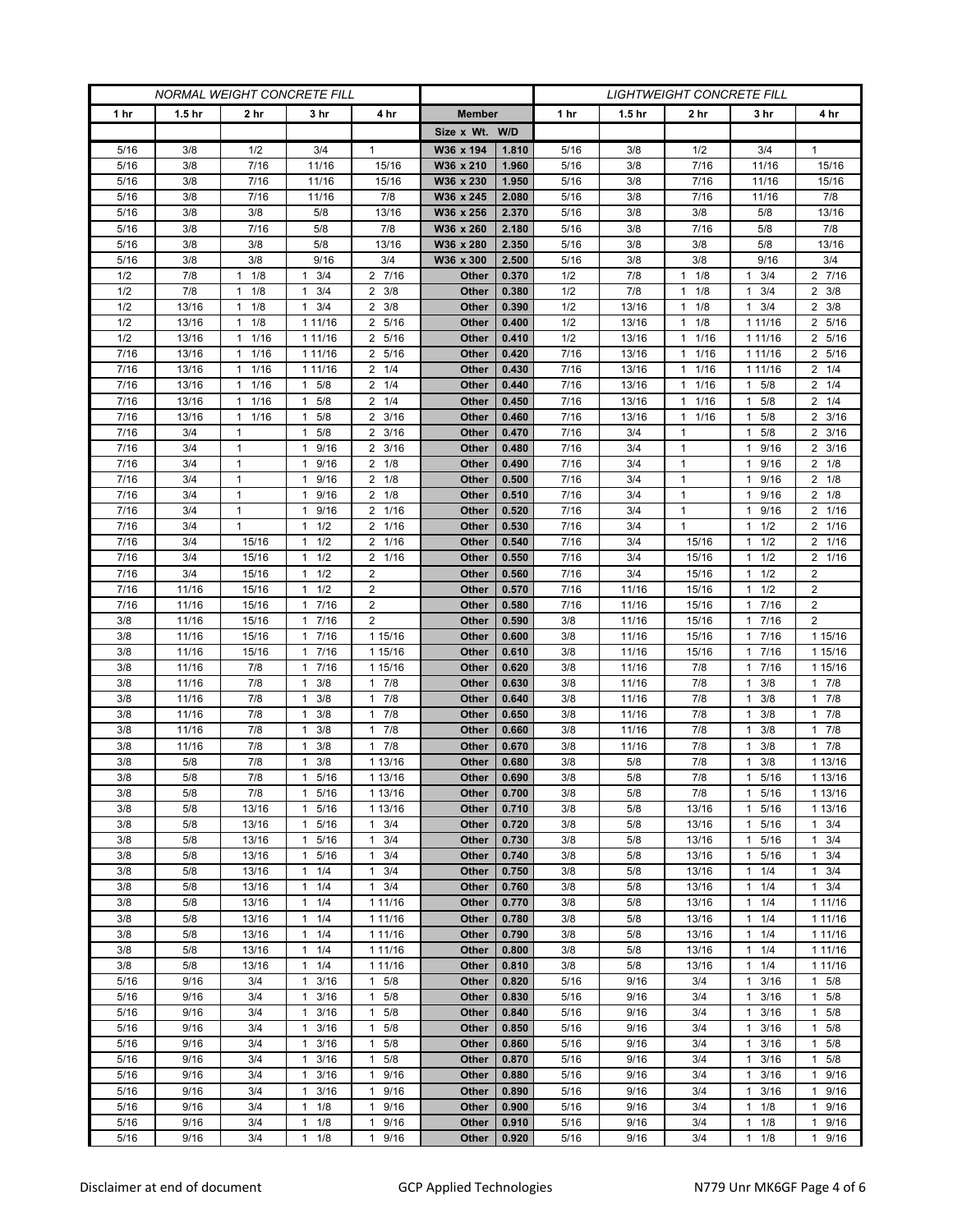| <b>NORMAL WEIGHT CONCRETE FILL</b> |                   |                |                           |                                              |                |                |              | <i>LIGHTWEIGHT CONCRETE FILL</i> |                |                        |                                    |
|------------------------------------|-------------------|----------------|---------------------------|----------------------------------------------|----------------|----------------|--------------|----------------------------------|----------------|------------------------|------------------------------------|
| 1 <sub>hr</sub>                    | 1.5 <sub>hr</sub> | 2 hr           | 3 hr                      | 4 hr                                         | <b>Member</b>  |                | 1 hr         | 1.5 <sub>hr</sub>                | 2 hr           | 3 hr                   | 4 hr                               |
|                                    |                   |                |                           |                                              | Size x Wt. W/D |                |              |                                  |                |                        |                                    |
| 5/16                               | 9/16              | 3/4            | 1/8<br>1                  | 9/16<br>1                                    | Other          | 0.930          | 5/16         | 9/16                             | 3/4            | 1/8<br>1               | 1 9/16                             |
| 5/16                               | 9/16              | 3/4            | 1/8<br>1                  | 1/2<br>$\mathbf{1}$                          | Other          | 0.940          | 5/16         | 9/16                             | 3/4            | 1/8<br>1               | $1 \t1/2$                          |
| 5/16                               | 9/16              | 11/16          | $1 \t1/8$                 | 1/2<br>$\mathbf{1}$                          | Other          | 0.950          | 5/16         | 9/16                             | 11/16          | 1/8<br>$\mathbf{1}$    | $1 \t1/2$                          |
| 5/16                               | 9/16              | 11/16          | 1/8<br>1                  | 1/2<br>$\mathbf{1}$                          | Other          | 0.960          | 5/16         | 9/16                             | 11/16          | 1/8<br>1               | $1 \t1/2$                          |
| 5/16                               | 9/16              | 11/16          | 1/8<br>1                  | 1/2<br>$\mathbf{1}$                          | Other          | 0.970          | 5/16         | 9/16                             | 11/16          | 1/8<br>1               | $1 \t1/2$                          |
| 5/16                               | 9/16              | 11/16          | $1 \t1/8$                 | 1/2<br>$\mathbf{1}$                          | Other          | 0.980          | 5/16         | 9/16                             | 11/16          | 1/8<br>1.              | $1 \t1/2$                          |
| 5/16                               | 9/16              | 11/16          | 1/16<br>1                 | 1/2<br>1                                     | Other          | 0.990          | 5/16         | 9/16                             | 11/16          | 1/16<br>1              | $1 \t1/2$                          |
| 5/16                               | 1/2               | 11/16          | 1/16<br>1                 | 1/2<br>1                                     | Other          | 1.000          | 5/16         | 1/2                              | 11/16          | 1/16<br>1              | $1 \t1/2$                          |
| 5/16                               | 1/2               | 11/16          | 1/16<br>$\mathbf{1}$      | 7/16<br>$\mathbf{1}$                         | Other          | 1.010          | 5/16         | 1/2                              | 11/16          | 1/16                   | 17/16                              |
| 5/16                               | 1/2               | 11/16          | 1/16<br>1                 | 7/16<br>$\mathbf{1}$                         | Other          | 1.020          | 5/16         | 1/2                              | 11/16          | 1/16<br>1              | 17/16                              |
| 5/16                               | 1/2               | 11/16          | 1/16<br>1                 | 7/16<br>$\mathbf{1}$                         | Other          | 1.030          | 5/16         | 1/2                              | 11/16          | 1/16<br>1              | 17/16                              |
| 5/16<br>5/16                       | 1/2<br>1/2        | 11/16          | 1/16<br>1<br>1/16         | 7/16<br>$\mathbf{1}$<br>7/16<br>$\mathbf{1}$ | Other          | 1.040          | 5/16         | 1/2                              | 11/16          | 1/16                   | 17/16<br>7/16                      |
| 5/16                               | 1/2               | 11/16<br>11/16 | 1<br>1/16<br>$\mathbf{1}$ | 7/16<br>$\mathbf{1}$                         | Other<br>Other | 1.050<br>1.060 | 5/16<br>5/16 | 1/2<br>1/2                       | 11/16<br>11/16 | 1/16<br>1<br>1/16<br>1 | 1.<br>17/16                        |
| 5/16                               | 1/2               | 11/16          | 1/16<br>$\mathbf{1}$      | 7/16<br>$\mathbf{1}$                         | Other          | 1.070          | 5/16         | 1/2                              | 11/16          | 1/16<br>1              | 17/16                              |
| 5/16                               | 1/2               | 11/16          | 1/16<br>$\mathbf{1}$      | 3/8<br>1                                     | Other          | 1.080          | 5/16         | 1/2                              | 11/16          | 1/16<br>1              | 3/8<br>$\mathbf{1}$                |
| 5/16                               | 1/2               | 11/16          | $\mathbf{1}$              | 3/8<br>$\mathbf{1}$                          | Other          | 1.090          | 5/16         | 1/2                              | 11/16          | $\mathbf{1}$           | $1 \t3/8$                          |
| 5/16                               | 1/2               | 11/16          | 1                         | 3/8<br>$\mathbf{1}$                          | Other          | 1.100          | 5/16         | 1/2                              | 11/16          | 1                      | $1 \t3/8$                          |
| 5/16                               | 1/2               | 5/8            | 1                         | 3/8<br>1                                     | Other          | 1.110          | 5/16         | 1/2                              | 5/8            | 1                      | $1 \t3/8$                          |
| 5/16                               | 1/2               | 5/8            | $\mathbf{1}$              | 3/8<br>1                                     | Other          | 1.120          | 5/16         | 1/2                              | 5/8            | 1                      | 3/8<br>$\mathbf{1}$                |
| 5/16                               | 1/2               | 5/8            | 1                         | 3/8<br>$\mathbf{1}$                          | Other          | 1.130          | 5/16         | 1/2                              | 5/8            | 1                      | $1 \t3/8$                          |
| 5/16                               | 1/2               | 5/8            | 1                         | 3/8<br>1                                     | Other          | 1.140          | 5/16         | 1/2                              | 5/8            | 1                      | $1 \t3/8$                          |
| 5/16                               | 1/2               | 5/8            | 1                         | 3/8<br>1                                     | Other          | 1.150          | 5/16         | 1/2                              | 5/8            | 1                      | 3/8<br>1                           |
| 5/16                               | 1/2               | 5/8            | $\mathbf{1}$              | $\mathbf{1}$<br>5/16                         | Other          | 1.160          | 5/16         | 1/2                              | 5/8            | $\mathbf{1}$           | 1 5/16                             |
| 5/16                               | 1/2               | 5/8            | 1                         | 5/16<br>1                                    | Other          | 1.170          | 5/16         | 1/2                              | 5/8            | 1                      | 1 5/16                             |
| 5/16                               | 1/2               | 5/8            | $\mathbf{1}$              | 5/16<br>1                                    | Other          | 1.180          | 5/16         | 1/2                              | 5/8            | 1                      | 5/16<br>$\mathbf{1}$               |
| 5/16                               | 1/2               | 5/8            | $\mathbf{1}$              | 5/16<br>$\mathbf{1}$                         | Other          | 1.190          | 5/16         | 1/2                              | 5/8            | $\mathbf{1}$           | 1 5/16                             |
| 5/16                               | 1/2               | 5/8            | 15/16                     | 5/16<br>1                                    | Other          | 1.200          | 5/16         | 1/2                              | 5/8            | 15/16                  | 1 5/16                             |
| 5/16                               | 1/2               | 5/8            | 15/16                     | 5/16<br>1                                    | Other          | 1.210          | 5/16         | 1/2                              | 5/8            | 15/16                  | 5/16<br>1.                         |
| 5/16                               | 1/2               | 5/8            | 15/16                     | 5/16<br>$\mathbf{1}$                         | <b>Other</b>   | 1.220          | 5/16         | 1/2                              | 5/8            | 15/16                  | 5/16<br>$\mathbf{1}$               |
| 5/16<br>5/16                       | 7/16<br>7/16      | 5/8<br>5/8     | 15/16<br>15/16            | 5/16<br>1<br>5/16<br>1                       | Other<br>Other | 1.230<br>1.240 | 5/16<br>5/16 | 7/16<br>7/16                     | 5/8<br>5/8     | 15/16<br>15/16         | 5/16<br>$\mathbf{1}$<br>5/16<br>1. |
| 5/16                               | 7/16              | 5/8            | 15/16                     | 1/4<br>1                                     | Other          | 1.250          | 5/16         | 7/16                             | 5/8            | 15/16                  | $1 \t1/4$                          |
| 5/16                               | 7/16              | 5/8            | 15/16                     | 1/4<br>1                                     | Other          | 1.260          | 5/16         | 7/16                             | 5/8            | 15/16                  | 11/4                               |
| 5/16                               | 7/16              | 5/8            | 15/16                     | 1/4<br>$\mathbf{1}$                          | Other          | 1.270          | 5/16         | 7/16                             | 5/8            | 15/16                  | $1 \t1/4$                          |
| 5/16                               | 7/16              | 5/8            | 15/16                     | 1/4<br>$\mathbf{1}$                          | Other          | 1.280          | 5/16         | 7/16                             | 5/8            | 15/16                  | 11/4                               |
| 5/16                               | 7/16              | 5/8            | 15/16                     | 1/4<br>1                                     | Other          | 1.290          | 5/16         | 7/16                             | 5/8            | 15/16                  | $1 \t1/4$                          |
| 5/16                               | 7/16              | 9/16           | 15/16                     | 1/4<br>$\mathbf{1}$                          | Other          | 1.300          | 5/16         | 7/16                             | 9/16           | 15/16                  | 1/4<br>1                           |
| 5/16                               | 7/16              | 9/16           | 15/16                     | 1/4<br>$\mathbf{1}$                          | Other          | 1.310          | 5/16         | 7/16                             | 9/16           | 15/16                  | 11/4                               |
| 5/16                               | 7/16              | 9/16           | 15/16                     | 1/4<br>1                                     | Other          | 1.320          | 5/16         | 7/16                             | 9/16           | 15/16                  | $1 \t1/4$                          |
| 5/16                               | 7/16              | 9/16           | $7/8$                     | 1/4<br>$\mathbf{1}$                          | Other          | 1.330          | 5/16         | 7/16                             | 9/16           | 7/8                    | $1 \t1/4$                          |
| 5/16                               | 7/16              | 9/16           | 7/8                       | 1/4<br>$\mathbf{1}$                          | Other          | 1.340          | 5/16         | 7/16                             | 9/16           | 7/8                    | $1 \t1/4$                          |
| 5/16                               | 7/16              | 9/16           | 7/8                       | 3/16<br>$\mathbf{1}$                         | Other          | 1.350          | 5/16         | 7/16                             | 9/16           | 7/8                    | $1 \t3/16$                         |
| 5/16                               | 7/16              | 9/16           | 7/8                       | 3/16<br>1                                    | Other          | 1.360          | 5/16         | 7/16                             | 9/16           | 7/8                    | $1 \t3/16$                         |
| 5/16                               | 7/16              | 9/16           | 7/8                       | 3/16<br>1                                    | Other          | 1.370          | 5/16         | 7/16                             | 9/16           | 7/8                    | 3/16<br>$\mathbf{1}$               |
| 5/16                               | 7/16              | 9/16           | 7/8                       | 3/16<br>$\mathbf{1}$                         | Other          | 1.380          | 5/16         | 7/16                             | 9/16           | 7/8                    | $1 \t3/16$                         |
| 5/16                               | 7/16              | 9/16           | 7/8                       | 3/16<br>1                                    | Other          | 1.390          | 5/16         | 7/16                             | 9/16           | 7/8                    | $1 \t3/16$                         |
| 5/16<br>5/16                       | 7/16<br>7/16      | 9/16<br>9/16   | 7/8<br>7/8                | 3/16<br>1<br>3/16<br>$\mathbf{1}$            | Other<br>Other | 1.400<br>1.410 | 5/16         | 7/16<br>7/16                     | 9/16<br>9/16   | 7/8<br>7/8             | 3/16<br>$\mathbf{1}$<br>$1 \t3/16$ |
| 5/16                               | 7/16              | 9/16           | 7/8                       | 3/16<br>1                                    | Other          | 1.420          | 5/16<br>5/16 | 7/16                             | 9/16           | 7/8                    | $1 \t3/16$                         |
| 5/16                               | 7/16              | 9/16           | 7/8                       | 3/16<br>1                                    | Other          | 1.430          | 5/16         | 7/16                             | 9/16           | 7/8                    | 3/16<br>$\mathbf{1}$               |
| 5/16                               | 7/16              | 9/16           | 7/8                       | 3/16<br>$\mathbf{1}$                         | Other          | 1.440          | 5/16         | 7/16                             | 9/16           | 7/8                    | 3/16<br>$\mathbf{1}$               |
| 5/16                               | 7/16              | 9/16           | 7/8                       | 1/8<br>1                                     | Other          | 1.450          | 5/16         | 7/16                             | 9/16           | 7/8                    | $1 \t1/8$                          |
| 5/16                               | 7/16              | 9/16           | 7/8                       | 1/8<br>1                                     | Other          | 1.460          | 5/16         | 7/16                             | 9/16           | 7/8                    | $1 \t1/8$                          |
| 5/16                               | 7/16              | 9/16           | 7/8                       | $\mathbf{1}$<br>1/8                          | Other          | 1.470          | 5/16         | 7/16                             | 9/16           | 7/8                    | $1 \t1/8$                          |
| 5/16                               | 7/16              | 9/16           | 13/16                     | $\mathbf{1}$<br>1/8                          | Other          | 1.480          | 5/16         | 7/16                             | 9/16           | 13/16                  | $1 \t1/8$                          |
| 5/16                               | 7/16              | 9/16           | 13/16                     | 1/8<br>1                                     | Other          | 1.490          | 5/16         | 7/16                             | 9/16           | 13/16                  | $1 \t1/8$                          |
| 5/16                               | 7/16              | 9/16           | 13/16                     | 1/8<br>$\mathbf{1}$                          | Other          | 1.500          | 5/16         | 7/16                             | 9/16           | 13/16                  | $1 \t1/8$                          |
| 5/16                               | 7/16              | 9/16           | 13/16                     | 1/8<br>$\mathbf{1}$                          | Other          | 1.510          | 5/16         | 7/16                             | 9/16           | 13/16                  | $1 \t1/8$                          |
| 5/16                               | 7/16              | 9/16           | 13/16                     | 1/8<br>$\mathbf{1}$                          | Other          | 1.520          | 5/16         | 7/16                             | 9/16           | 13/16                  | $1 \t1/8$                          |
| 5/16                               | 3/8               | 1/2            | 13/16                     | 1/8<br>$\mathbf{1}$                          | Other          | 1.530          | 5/16         | 3/8                              | 1/2            | 13/16                  | $1 \t1/8$                          |
| 5/16                               | 3/8               | 1/2            | 13/16                     | 1/8<br>1                                     | Other          | 1.540          | 5/16         | 3/8                              | 1/2            | 13/16                  | $1 \t1/8$                          |
| 5/16                               | 3/8               | 1/2            | 13/16                     | 1/8<br>1                                     | Other          | 1.550          | 5/16         | 3/8                              | 1/2            | 13/16                  | $1 \t1/8$                          |
| 5/16                               | 3/8               | 1/2            | 13/16                     | $\mathbf{1}$<br>1/8                          | Other          | 1.560          | 5/16         | 3/8                              | 1/2            | 13/16                  | $1 \t1/8$                          |